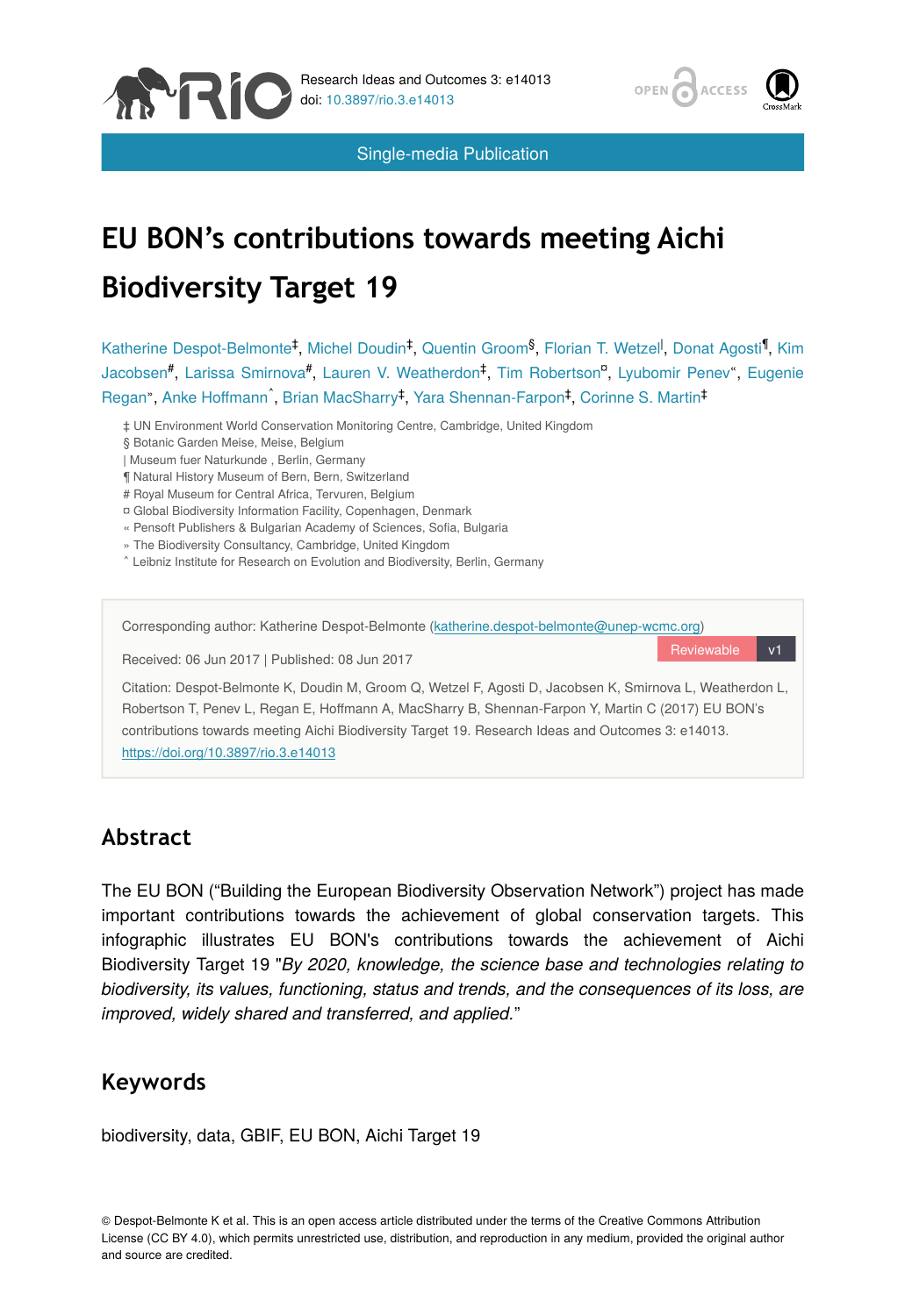## **Aichi Biodiversity Target 19**

"By 2020, knowledge, the science base and technologies relating to biodiversity, its values, functioning, status and trends, and the consequences of its loss, are improved, widely shared and transferred, and applied." Conference of the Parties to the Convention on Biological Diversity (2010)

# **Mobilising and integrating biodiversity data into policy-relevant information**

The EU BON ("Building the European Biodiversity Observation Network") project (Hoffmann et al. 2014) was funded under the European Union's Framework Programme 7, from December 2012 to May 2017. The project developed and/or refined tools for the mobilisation and integration of scattered biodiversity data from the terrestrial, freshwater and marine realms (Wetzel et al. 2015). EU BON's efforts have contributed towards transforming these data into policy-relevant information.

This infographic (Fig. 1) illustrates how biodiversity data flow from collection and collation (section with grey background) to policy reporting (section with orange background), in order to track progress towards achieving [Aichi Biodiversity Target 19](https://www.cbd.int/sp/targets/) (*knowledge, science and technology*) of the UN Strategic Plan for Biodiversity 2011-2020. This Plan, along with its twenty so-called Aichi Biodiversity Targets, provide a short-term framework for countries to measure the impact of their actions aimed at halting global biodiversity loss.



#### Figure 1. doi

This infographic illustrates EU BON's contribution towards meeting Aichi Biodiversity Target 19.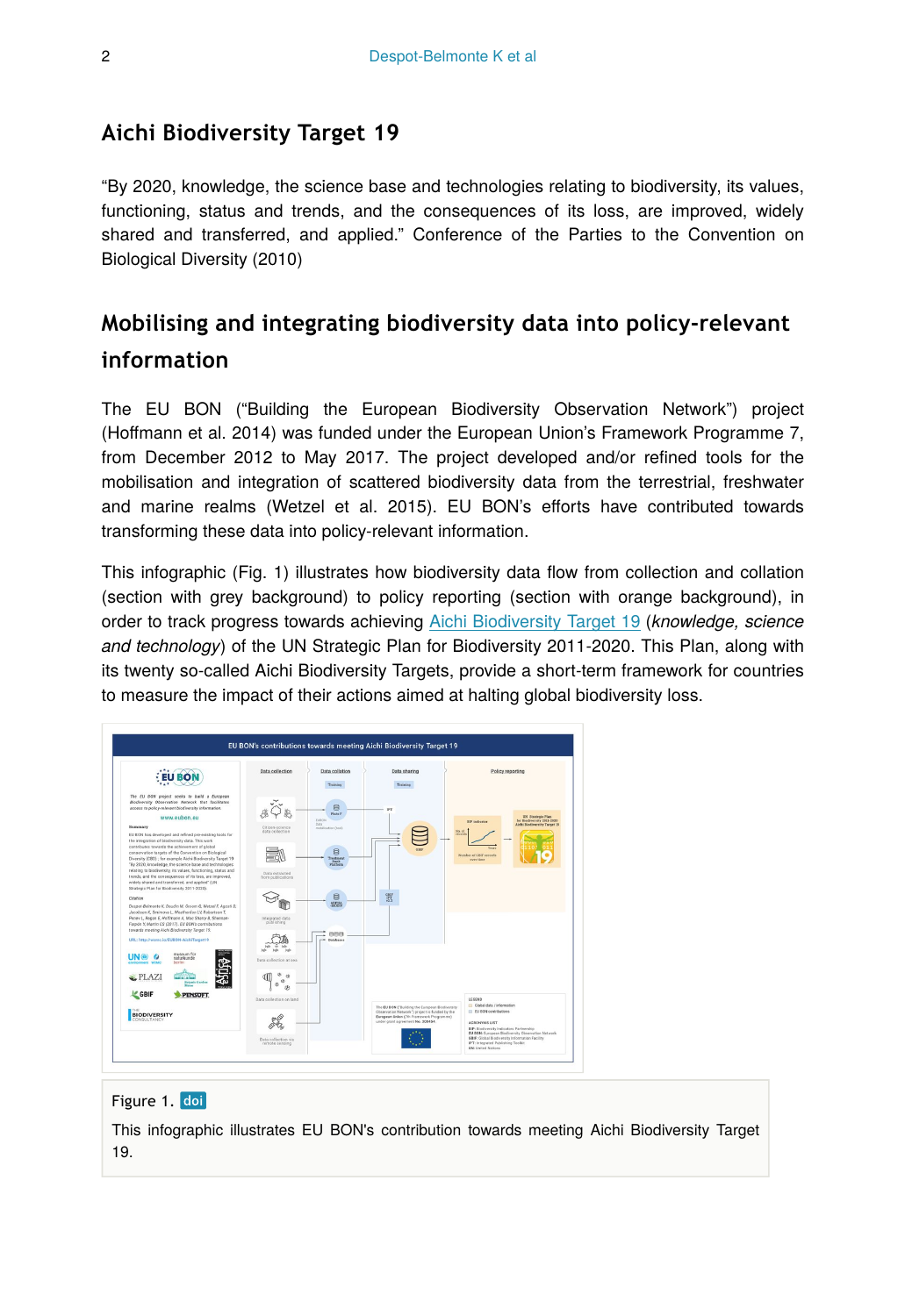EU BON's efforts (shown in blue colour) to improve the collation and sharing of biodiversity data have directly contributed to supporting a policy process. This was achieved by collating/sharing biodiversity data so as to make them available to all via the Global Biodiversity Facility ([GBIF\)](http://www.gbif.org/) which, in turn, produces an indicator entitled *[Growth in Species](https://www.bipindicators.net/indicators/growth-in-species-occurrence-records-accessible-through-gbif) [Occurrence Records Accessible Through GBIF](https://www.bipindicators.net/indicators/growth-in-species-occurrence-records-accessible-through-gbif)*. This global indicator, curated by the [Biodiv](https://www.bipindicators.net/) [ersity Indicators Partnership](https://www.bipindicators.net/) (BIP) as part of a suite of global indicators, is used to track progress towards meeting Aichi Biodiversity Target 19. EU BON's specific contributions are detailed in Table 1.

#### Table 1.

EU BON's tools and services have improved the management and sharing of biodiversity data.

| Product/service name                                             | <b>Description</b>                                                                                               |
|------------------------------------------------------------------|------------------------------------------------------------------------------------------------------------------|
| Pluto F                                                          | Workbench to mobilise and curate biodiversity data.                                                              |
| <b>ARPHA-BioDiv</b>                                              | Toolbox for scholarly publishing and dissemination of biodiversity data.                                         |
| <b>TreatmentBank</b>                                             | Free and open service to convert, store and disseminate biodiversity data<br>extracted from publications.        |
| <b>GBIF Integrated Publishing Toolkit</b><br>$(GBIF - IPT V2.3)$ | Free open source software that enables sharing biodiversity datasets<br>through the GBIF network.                |
| EU BON training                                                  | Trainings and workshops have further supported efforts to improve data<br>management and data sharing practices. |

# **Acknowledgements**

This infographic was supported by EU BON, a 7th Framework Programme project funded by the European Union (Contract No. 308454).

# **Funding program**

This article was supported by EU BON ("Building the European Biodiversity Observation Network"), a 7th Framework Programme project funded by the European Union (Contract No. 308454).

### **References**

- Conference of the Parties to the Convention on Biological Diversity (2010) The Strategic Plan for Biodiversity 2011-2020 and the Aichi Biodiversity Targets (Decision X/2). [https://www.cbd.int/doc/decisions/cop-10/cop-10-dec-02-en.pdf.](https://www.cbd.int/doc/decisions/cop-10/cop-10-dec-02-en.pdf) Accessed on: 2017-5-18.
- Hoffmann A, Penner J, Vohland K, Cramer W, Doubleday R, Henle K, Kõljalg U, Kühn I, Kunin W, Negro JJ, Penev L, Rodríguez C, Saarenmaa H, Schmeller D, Stoev P,